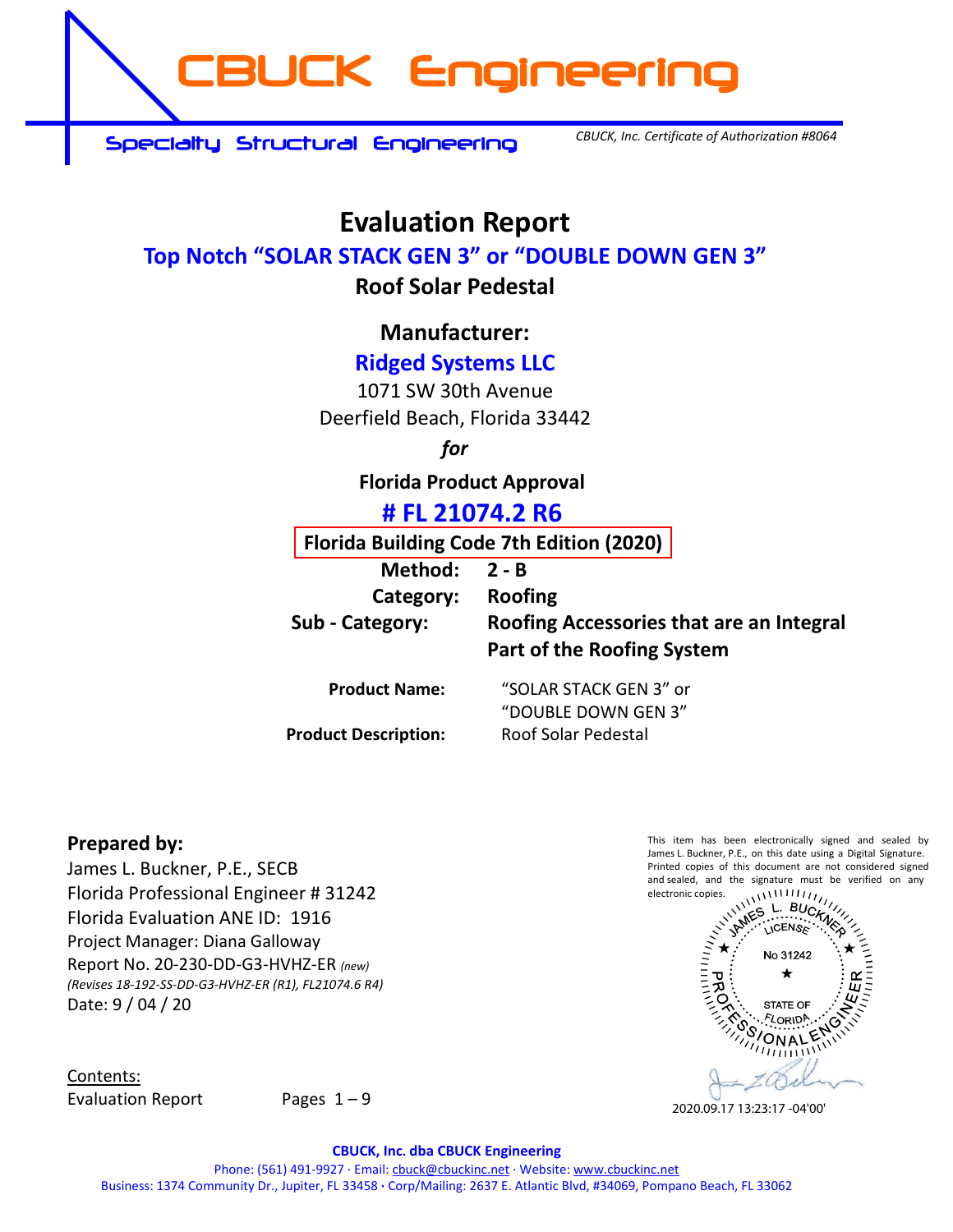

**FL #: FL 21074.2 R6** Date: 9 / 04 / 20 Report No.: 20-230-DD-G3-HVHZ-ER Page 2 of 7

*CBUCK, Inc. Certificate of Authorization #8064*

## **Specialty Structural Engineering**

| 1.0 Manufacturer: | <b>Ridged Systems LLC</b>      |
|-------------------|--------------------------------|
|                   | 1071 SW 30th Avenue            |
|                   | Deerfield Beach, Florida 33442 |
|                   | (561) 276-9745                 |
|                   | http://topnotchridge.com/      |

## **2.0 Product:**

## 2.1 **Product Name:** "SOLAR STACK GEN 3" or "DOUBLE DOWN GEN 3"

2.2 **Product Description:** Roof Solar Mounting Pedestal

## **3.0 Evaluation Scope:**

## 3.1 **Compliance with the following**

Florida Building Code 7th Edition (2020), High Velocity Hurricane Zone (HVHZ) Florida Building Code 7th Edition (2020), Outside High Velocity Hurricane Zone (Non-HVHZ)

## 3.2 **Evaluation Method:**

Florida Product Approval Rule 61G20-3.005 (2) (b)

3.3 **Evaluation Classification:**

Category: Roofing

Sub Category: Roofing Accessories that are an Integral part of the Roofing System

## 3.4 **Properties Evaluated**

Structural (Wind Resistance) Properties

## 3.5 **Limits of Evaluation:**

This product assembly evaluation is limited to compliance with section 3.1 to section 3.4 of this report.

## **4.0 Evaluated Uses:**

Ridged Systems "SOLAR STACK GEN 3" or "DOUBLE DOWN GEN 3" is used as a roof solar mounting pedestal.

## **5.0 Product Assembly Description:**

## **5.1 General:**

The Ridged Systems "SOLAR STACK GEN 3" or "DOUBLE DOWN GEN 3" roof solar mounting pedestals are roof solar mounting system consisting of steel plates and "TOP NOTCH" HDPE plastic core. "SOLAR STACK GEN 3" or "DOUBLE DOWN GEN 3" pedestals are adhered to the top of foam adhesive.

## **6.0 General Assembly as Evaluated:**

"SOLAR STACK GEN 3" or "DOUBLE DOWN GEN 3" pedestal Adhered to Foam Adhesive

## **7.0 Assembly Structural Performance:**

**7.1** Uplift Resistance:

|                                                                                    |                  | Table 7.1<br>Uplift Resistance Loads/Pressure <sup>2</sup> |            |            |
|------------------------------------------------------------------------------------|------------------|------------------------------------------------------------|------------|------------|
| Uplift Load applied to the Top of DOUBLE DOWN GEN 3 Assembly (90° To Roof Surface) |                  |                                                            |            |            |
| Adhesive Type:                                                                     | GEN <sub>3</sub> | Paddy                                                      | Paddy      | Ultimate   |
|                                                                                    | Pedestal Size:   | Dimensions:                                                | Weight:    | $Load1$ :  |
| ICP Polyset <sup>®</sup> AH-160                                                    | 12"              | 16-5/8" x 8-7/8"                                           | 79.9 grams | -833 LBF   |
| ICP Polyset <sup>®</sup> AH-160                                                    | 8''              | $12 - 3/8''$ x $8''$                                       | 62.6 grams | $-658$ LBF |
| DOW Tile Bond                                                                      | 8''              | $10-1/2''$ x 7"                                            | 55 grams   | -383 LBF   |
| DOW Insta-Stik                                                                     | 8''              | $10-1/2''$ x 7"                                            | 59.8 grams | -400 LBF   |
| DAP Stormbond                                                                      | 8''              | $10-1/2''$ x 7"                                            | 52.1 grams | -500 LBF   |
| Notes:                                                                             |                  |                                                            |            |            |
| 1. Ultimate Loads with 0 margin of safety applied to the test loads.               |                  |                                                            |            |            |

2. Assembly was tested for vertical up.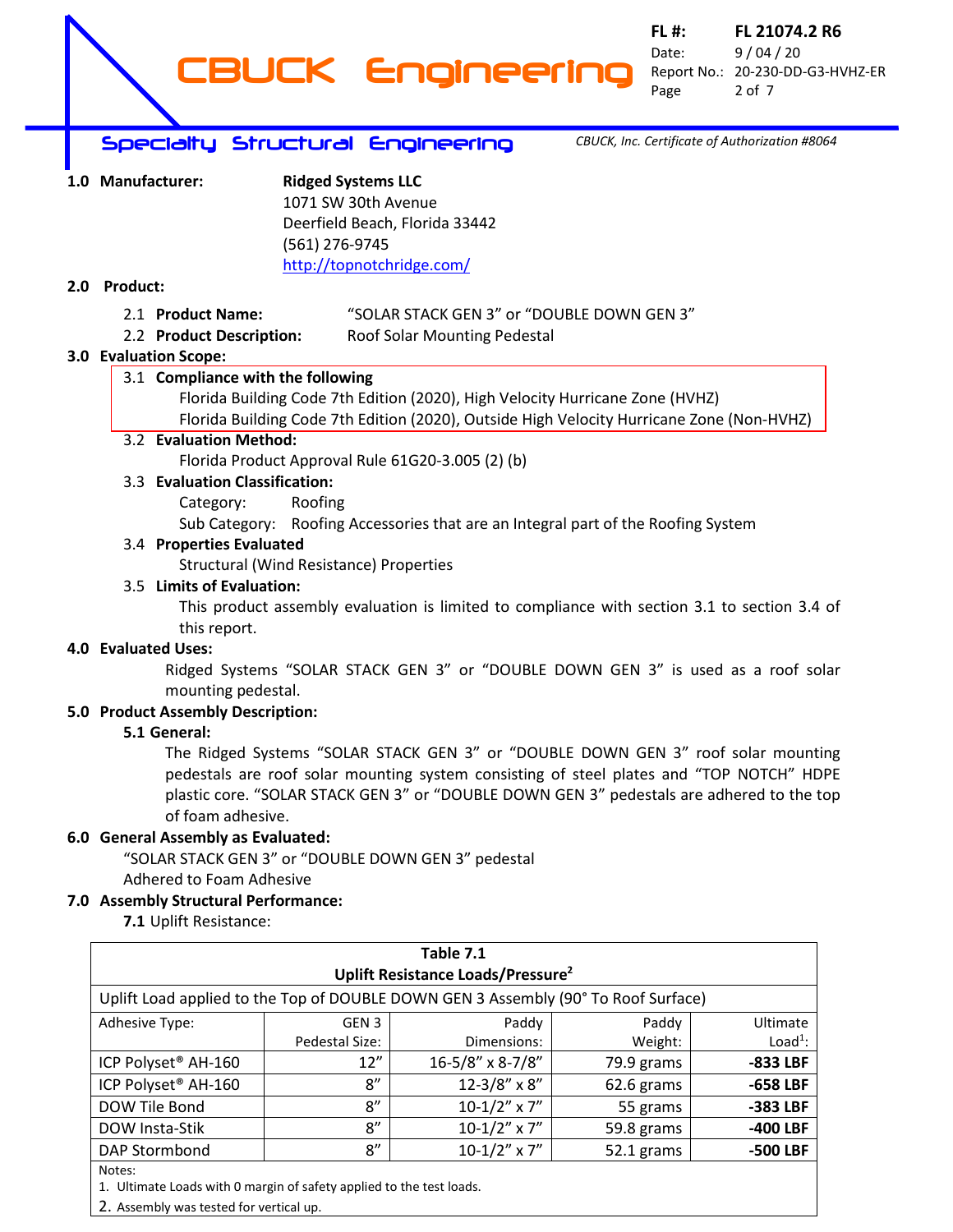## **Specialty Structural Engineering**

*CBUCK, Inc. Certificate of Authorization #8064*

## **8.0 Performance Standard:**

The product described herein has demonstrated compliance with the following:

**CBUCK Engineering**

**8.1** TAS 114-11 **–** *Test Procedure for Static Uplift Resistance of Mortar of Adhesive Set Tile Systems*

## **9.0 Properties Standard:**

The product described herein has demonstrated compliance with the following:

**9.1** ASTM D 1929-16 *– Standard test Method for Ignition Properties of Plastics*

**9.2** ASTM D 635-14 **-** *Rate of Burning and/or Extent and Time of Burning of Self-Supporting Plastics in a Horizontal Position*

#### **10.0Test Standards Equivalency:**

|                                                                                           | <b>Table 10.1</b>                                                                  |  |
|-------------------------------------------------------------------------------------------|------------------------------------------------------------------------------------|--|
| <b>Test Standards Equivalency</b>                                                         |                                                                                    |  |
|                                                                                           | The following test standard versions used to test the product meets the prescribed |  |
| standards as adopted by the current Florida Building for use as evaluated in this report. |                                                                                    |  |
| Test Standard per Current Code                                                            | <b>Test Standard as Tested:</b>                                                    |  |
| TAS 114-11                                                                                | TAS 114-95                                                                         |  |
| ASTM D 1929-16                                                                            | ASTM D 1929-96                                                                     |  |
| ASTM D 635-14                                                                             | ASTM D 635-98                                                                      |  |

## **11.0Code Compliance:**

**11.1** The product assembly described herein has demonstrated compliance with the Florida Building Code 7th Edition (2020), Section 1708.2.

## **12.0Limitations and Conditions of Use:**

- **12.1** This report evaluates the solar pedestal adhered to top of foam adhesive. This report in intended to be part of a complete load path design. Structural capacities of the bottom side of adhesive patty, other components and systems need to be combined for code wind design. Attachment to the top plate of the "SOLAR STACK GEN 3" or "DOUBLE DOWN GEN 3" pedestal is outside the scope of this report.
- **12.2** Design of the roof adhesive to the building structure is outside the scope of this report.
- **12.3** Assembly was not tested for lateral loads.
- **12.4** Scope of "Limitations and Conditions of Use" for this evaluation:

This evaluation report for "State Approval" contains technical documentation, specifications and installation method(s) which include "Limitations and Conditions of Use" throughout the report in accordance with Rule 61G20-3.005. Per Rule 61G20-3.004, the Florida Building Commission is the authority to approve products under "State Approval".

**12.5** Option for application outside "Limitations and Conditions of Use"

Rule 61G20-3.005(1)(e) allows engineering analysis for "project specific approval by the local authorities having jurisdiction in accordance with the alternate methods and materials authorized in the Code". Any modification of the product as evaluated in this report and approved by the Florida Building Commission is outside the scope of this evaluation and will be the responsibility of others.

- **12.6** This report is a building code product evaluation per FLPE rule (FAC) 61G15-36 to comply with Florida product approval rule (FAC) 61G20-3. This evaluation report is part of the Florida Building Commission approval for the listed code related criteria. This report by James Buckner, P.E. and CBUCK Engineering is not a design certification of code compliance construction submittal documentation, per FBC section 107, for any individual structure, site specific or permit design.
- **12.7** All metal components and fasteners shall be corrosion resistant in accordance with FBC, including but limited to Sections 1504.6.5, 1506.6, 1506.7 and 1507.4.4.
- **12.8** Fire Classification is outside the scope of Rule 61G20-3 and is therefore not included in this evaluation.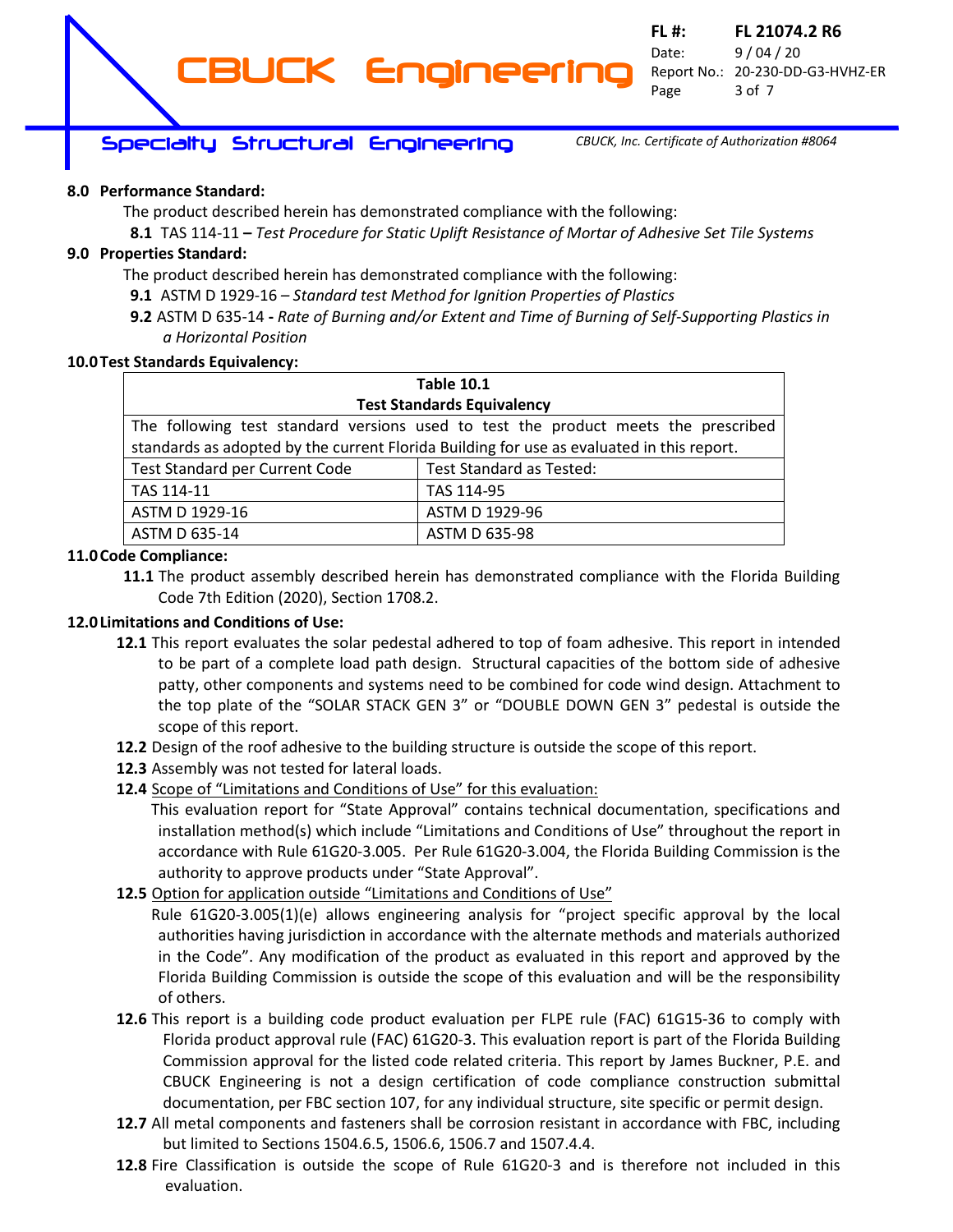**FL #: FL 21074.2 R6** Date: 9 / 04 / 20 Report No.: 20-230-DD-G3-HVHZ-ER Page 4 of 7 **CBUCK Engineering**

## **Specialty Structural Engineering**

*CBUCK, Inc. Certificate of Authorization #8064*

- **12.9** All pedestals shall be permanently labeled with the manufacturer's name and/or logo, and/or model.
- **12.10** This report approves the use of this product assembly as described in this report for use in the High Velocity Hurricane Zone code section. (Dade & Broward Counties)

## **13.0 Quality Assurance:**

The manufacturer has demonstrated compliance of products in accordance with the Florida Building Code and Rule 61G20-3.005 (3) for manufacturing under a quality assurance program audited by an approved quality assurance entity through Keystone Certifications, Inc., (FBC Organization #QUA ID:1824).

## **14.0 System/Components**

## **14.1 "SOLAR STACK GEN 3" or "DOUBLE DOWN GEN 3" Solar Pedestal Models**

Attachment of solar panels to DOUBLE DOWN GEN 3 solar pedestals is outside the scope of this evaluation and shall be designed by others.

## **14.1.1 8 in. "SOLAR STACK GEN 3" or "DOUBLE DOWN GEN 3" Solar Pedestal**

| <b>Overall Product Dimensions:</b> |            |
|------------------------------------|------------|
| Length:                            | $8.00$ in. |
| Width:                             | $5.00$ in. |
| Height:                            | 4.75 in.   |

## **14.1.1.1 8 in. "SOLAR STACK GEN 3" or "DOUBLE DOWN GEN 3" Units**

Dimensions:  $8''$  (I)  $\times$  4" (h) Material: Extruded Polypropylene Thickness: 1/8" (min.) Standard: ASTM D638

## **14.1.1.2 8 in. "SOLAR STACK GEN 3" or "DOUBLE DOWN GEN 3" Top Plate**

| Dimensions: | $8''$ (l) x 5" (w) |
|-------------|--------------------|
| Material:   | Aluminum           |
| Thickness:  | $0.075''$ (min.)   |
| Alloy Type: | H14 3003           |
|             |                    |

## **14.1.1.3 8 in. "SOLAR STACK GEN 3" or "DOUBLE DOWN GEN 3" End Caps**

| 5.860" (I) $\times$ 3" (w) |
|----------------------------|
| Aluminum                   |
| $0.030''$ (min.)           |
| H <sub>14</sub> 3003       |
|                            |

## **14.1.2 12 in. "SOLAR STACK GEN 3" or "DOUBLE DOWN GEN 3" Solar Pedestal**

| <b>Overall Product Dimensions:</b> |           |
|------------------------------------|-----------|
| Length:                            | 12.00 in. |

| 12.00 III. |
|------------|
| $5.00$ in. |
| 4.75 in.   |
|            |

## **14.1.2.1 12 in. "SOLAR STACK GEN 3" or "DOUBLE DOWN GEN 3" Units**

| Dimensions: | $12''$ (l) x 4" (h)           |
|-------------|-------------------------------|
| Material:   | <b>Extruded Polypropylene</b> |
| Thickness:  | $1/8''$ (min.)                |
| Standard:   | ASTM D638                     |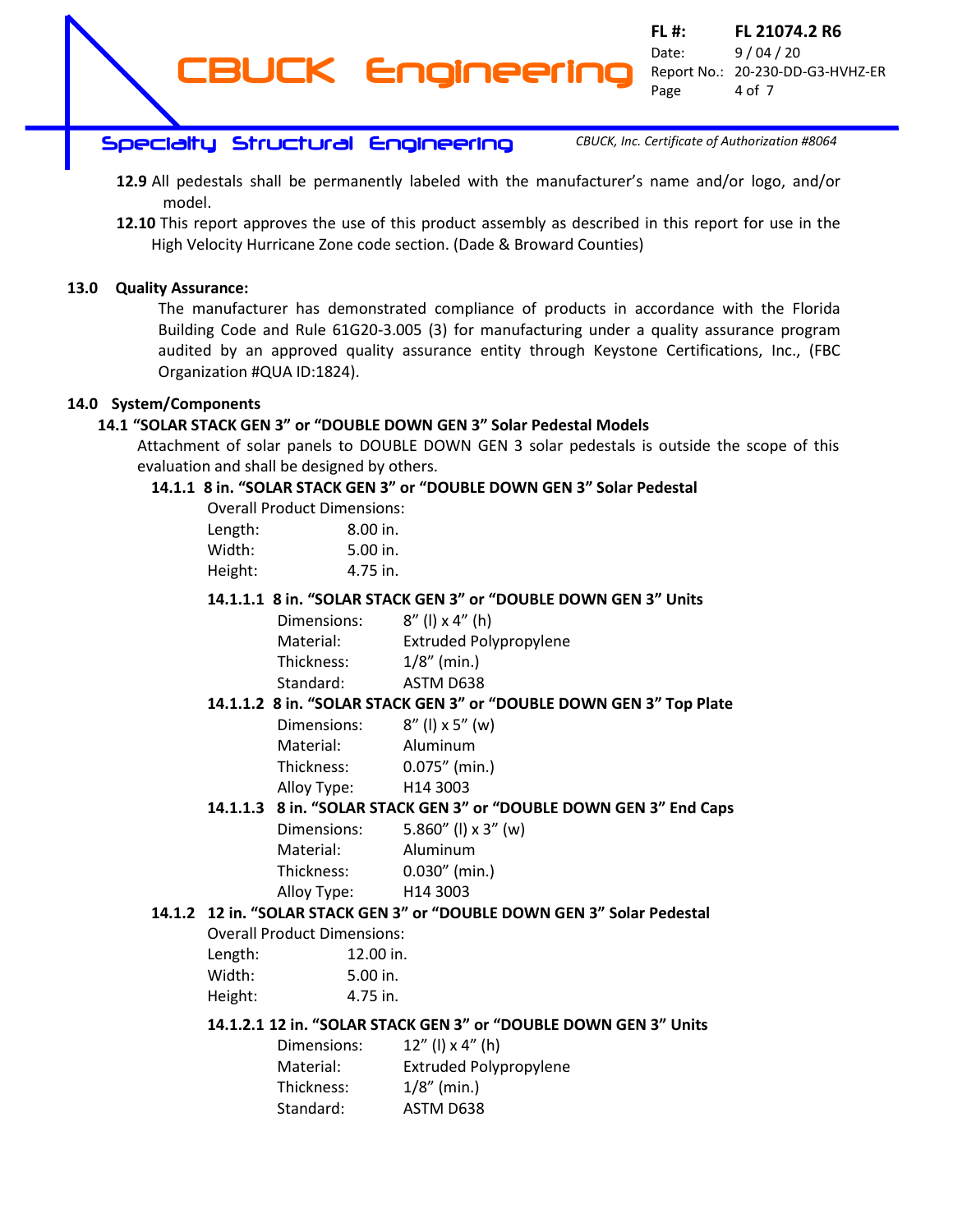

**FL #: FL 21074.2 R6** Date: 9 / 04 / 20 Report No.: 20-230-DD-G3-HVHZ-ER Page 5 of 7

**Specialty Structural Engineering**

*CBUCK, Inc. Certificate of Authorization #8064*

## **14.1.2.2 12 in. "SOLAR STACK GEN 3" or "DOUBLE DOWN GEN 3" Top Plate**

| Dimensions: | $12''$ (l) x 5" (w)  |
|-------------|----------------------|
| Material:   | Aluminum             |
| Thickness:  | $0.075''$ (min.)     |
| Alloy Type: | H <sub>14</sub> 3003 |

## **14.1.2.3 12 in. "SOLAR STACK GEN 3" or "DOUBLE DOWN GEN 3" End Caps**

| Dimensions: | 5.860" (I) $\times$ 3" (w) |
|-------------|----------------------------|
| Material:   | Aluminum                   |
| Thickness:  | $0.030''$ (min.)           |
| Alloy Type: | H14 3003                   |

## **15.2 Roof Foam Adhesive:**

Adhesion of "SOLAR STACK GEN 3" or "DOUBLE DOWN GEN 3" system to top of foam adhesive shall have the following minimum characteristics and be in compliance with this report, FBC Chapter 15, applicable code sections, product approvals, and in accordance with roof adhesive manufacturer's limitations and recommendations.

## **15.2.1 Adhesive Option 1:**

| Product Name:             | Polyset <sup>®</sup> AH-160                                          |
|---------------------------|----------------------------------------------------------------------|
| Manufactured by:          | ICP Adhesives and Sealants, Inc.                                     |
| Type:                     | <b>Two-Component Adhesive</b>                                        |
| Material:                 | Polyurethane froth                                                   |
| <b>Current Approvals:</b> | Florida Building Code: FL#6332.1, Miami-Dade County: NOA# 17-0322.03 |

#### **15.2.2 Adhesive Option 2:**

| Product Name:             | Insta Stik                                                          |
|---------------------------|---------------------------------------------------------------------|
| Manufactured by:          | DuPont de Nemours, Inc.                                             |
| Type:                     | Single-Component Adhesive                                           |
| Material:                 | Polyurethane froth                                                  |
| <b>Current Approvals:</b> | Florida Building Code: FL#720.1, Miami-Dade County: NOA# 20-0701.09 |

## **15.2.3 Adhesive Option 3:**

| <b>Product Name:</b>      | Tile Bond                                                             |
|---------------------------|-----------------------------------------------------------------------|
| Manufactured by:          | DuPont de Nemours, Inc.                                               |
| Tvpe:                     | Single-Component Adhesive                                             |
| Material:                 | Polyurethane froth                                                    |
| <b>Current Approvals:</b> | Florida Building Code: FL#22525.1, Miami-Dade County: NOA# 20-0701.07 |

#### **15.2.4 Adhesive Option 4:**

| <b>Product Name:</b>      | Touch 'N Seal Storm Bond                                              |
|---------------------------|-----------------------------------------------------------------------|
| Manufactured by:          | DAP Foam, Inc.                                                        |
| Type:                     | Single-Component Adhesive                                             |
| Material:                 | Polyurethane froth                                                    |
| <b>Current Approvals:</b> | Florida Building Code: FL#22609.2, Miami-Dade County: NOA# 17-0306.06 |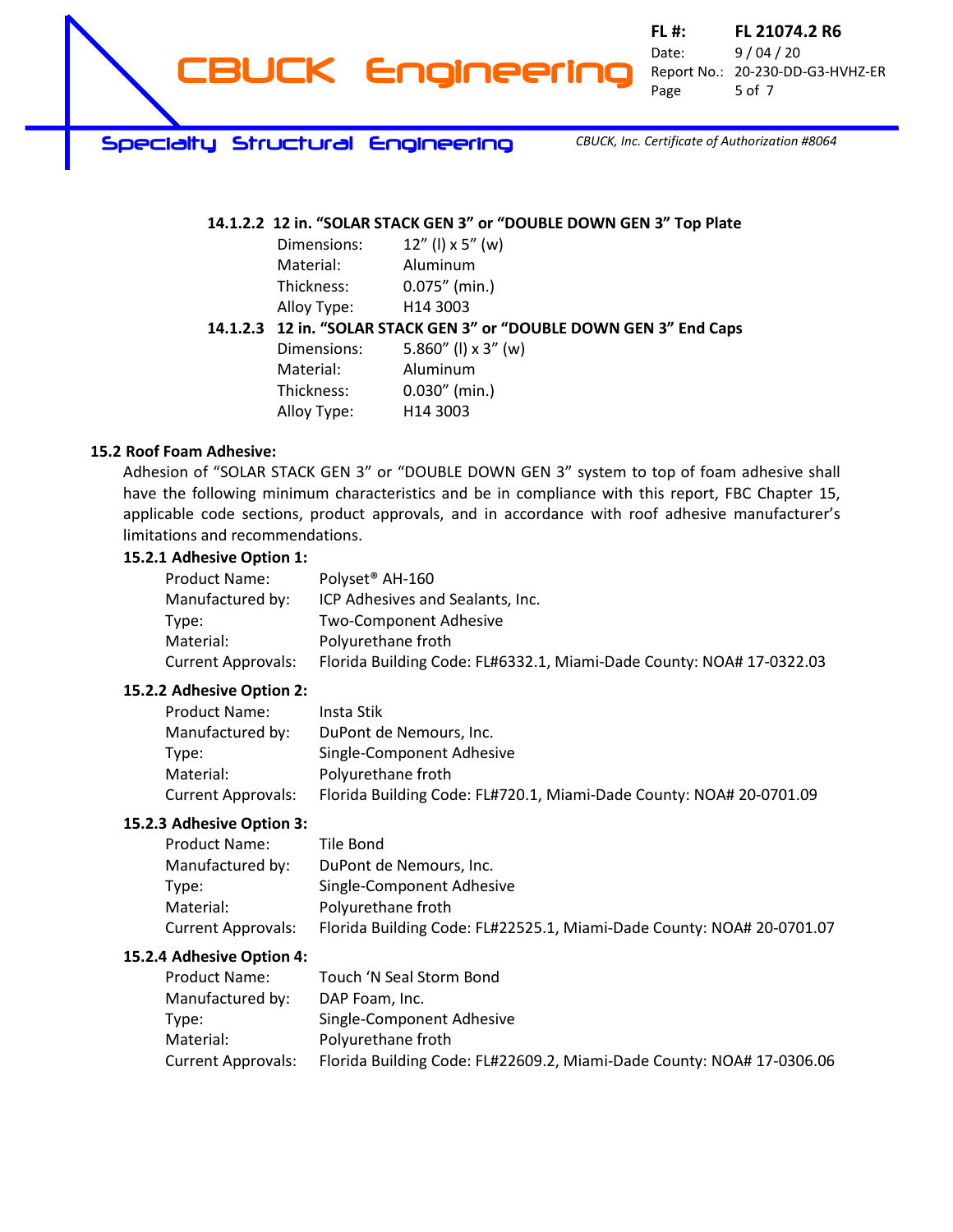**FL #: FL 21074.2 R6** Date: 9 / 04 / 20 Report No.: 20-230-DD-G3-HVHZ-ER Page 6 of 7

**Specialty Structural Engineering**

*CBUCK, Inc. Certificate of Authorization #8064*

## **15.0 Installation Method:**

## **"SOLAR STACK GEN 3" or "DOUBLE DOWN GEN 3" Pedestal to Top of Roof Adhesive:**

**CBUCK Engineering**

Install the "SOLAR STACK GEN 3" or "DOUBLE DOWN GEN 3" Solar Pedestal into the paddy of roof foam adhesive per above Table 7.1. (Refer to Table 7.1 and drawings at the end of this evaluation report.)

## **1. Apply Roof adhesive:**

Adhesive Type: **Refer to Table 7.1** Paddy weight: **Refer to Table 7.1**

Adhesive Size: **Refer to Table 7.1**

Paddy placement of roof tile adhesive shall be applied on clean, dry approved surface.

**2. "SOLAR STACK GEN 3" or "DOUBLE DOWN GEN 3" Solar Pedestal** Install the "SOLAR STACK GEN 3" or "DOUBLE DOWN GEN 3" Solar Pedestal into the paddy of Adhesive.

## Pedestal Size: **Refer to Table 7.1**

The Ridged Systems, LLC "SOLAR STACK GEN 3" or "DOUBLE DOWN GEN 3" solar roof pedestal shall be installed in compliance with the installation method listed in this report and applicable code sections of FBC 7th Edition (2020). The installation method described herein is in accordance with the scope of this evaluation report. Refer to manufacturer's installation instructions as a supplemental guide for attachment.

## **16.0Evaluation Reference Data:**

- **16.1** Modified TAS 114-95 Appendix D Uplift Test By American Test Lab of South Florida (ATL) (FBC Organization #TST ID: 3782) Report #: 0504.01-17, Dated: 5/10/17
- **16.2** Quality Assurance

By Keystone Certifications, Inc., (FBC Organization #QUA ID:1824) Ridged Systems, LLC, Licensee #: 448 (FBC Organization #QUA ID:1824)

- **16.3** Engineering Analysis By James L. Buckner, P.E. @ CBUCK Engineering (FBC Organization # ANE 1916)
- **16.4** Test Standard Equivalency By James L. Buckner, P.E. @ CBUCK Engineering (FBC Organization # ANE 1916)
- **16.5** Certification of Independence By James L. Buckner, P.E. @ CBUCK Engineering (FBC Organization # ANE 1916)

## **17.0Additional Standards Tests:**

Additional Tests performed for Ridged Systems, LLC "SOLAR STACK GEN 3" or "DOUBLE DOWN GEN 3" solar roof mount components but not evaluated in this report.

**17.1** ASTM D 1929-96 & ASTM D 635-98 Tests ETC Laboratories (FBC Organization #TST ID: 2411) Report # ETC-08-718-20993.0, Dated 5/09/08